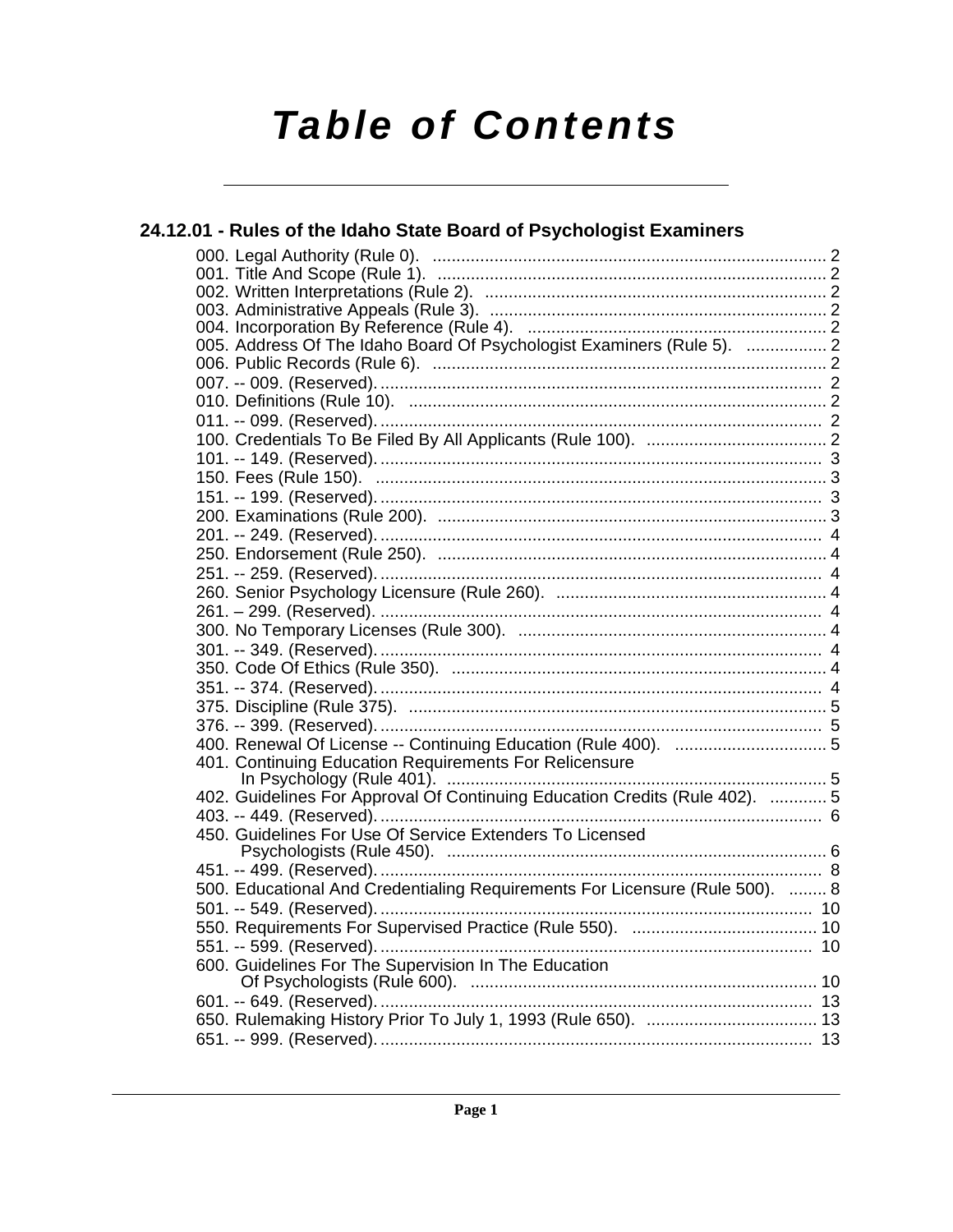#### **IDAPA 24 TITLE 12 CHAPTER 01**

#### <span id="page-1-0"></span>**24.12.01 - RULES OF THE IDAHO STATE BOARD OF PSYCHOLOGIST EXAMINERS**

#### <span id="page-1-1"></span>**000. LEGAL AUTHORITY (RULE 0).**

These rules are hereby prescribed and established pursuant to the authority vested in the Idaho State Board of Psychologist Examiners by the provisions of Section 54-2305, Idaho Code. (7-1-93)

#### <span id="page-1-2"></span>**001. TITLE AND SCOPE (RULE 1).**

These rules shall be cited as IDAPA 24.12.01, "Rules of the Idaho State Board of Psychologist Examiners." (7-1-93)

#### <span id="page-1-3"></span>**002. WRITTEN INTERPRETATIONS (RULE 2).**

The Board may have written statements that pertain to the interpretation of the rules of this chapter. Such interpretations, if any, are available for public inspection and copying at cost in the main office of the Bureau of Occupational Licenses. (3-15-02) Occupational Licenses.

#### <span id="page-1-4"></span>**003. ADMINISTRATIVE APPEALS (RULE 3).**

Administrative appeals shall be governed by the Administrative Procedure Act, Title 67, Chapter 52, Idaho Code.

(3-15-02)

#### <span id="page-1-5"></span>**004. INCORPORATION BY REFERENCE (RULE 4).**

The document titled "Ethical Principles of Psychologists and Code of Conduct," published by the American Psychological Association and dated June 1, 2003, as referenced in Section 350, is herein incorporated by reference and is available from the Board's office and on the Board web site. (3-20-04)

#### <span id="page-1-6"></span>**005. ADDRESS OF THE IDAHO BOARD OF PSYCHOLOGIST EXAMINERS (RULE 5).**

[The office of the Board of Psychologist Examiners is located within the Bureau of Occupational Licenses, Owyhee](mailto:psy@ibol.idaho.gov)  Plaza, 1109 Main Street, Suite 220, Boise, Idaho 83702-5642. The phone number of the Board is (208) 334-3233. The Board's FAX number is (208) 334-3945. The Board's e-mail address is psy@ibol.idaho.gov. The Board's official web [site is at](mailto:psy@ibol.idaho.gov) [http://www.ibol.idaho.gov/psy.htm. \(3-21-07\)](http://www.ibol.idaho.gov/psy.htm)

#### <span id="page-1-7"></span>**006. PUBLIC RECORDS (RULE 6).**

The records associated with the Board of Psychologist Examiners are subject to the provisions of the Idaho Public<br>Records Act. Title 9. Chapter 3, Idaho Code. (3-15-02) Records Act. Title 9, Chapter 3, Idaho Code.

#### <span id="page-1-8"></span>**007. -- 009. (RESERVED).**

#### <span id="page-1-15"></span><span id="page-1-9"></span>**010. DEFINITIONS (RULE 10).**

<span id="page-1-12"></span>**01. Board**. The Idaho State Board of Psychologist Examiners as prescribed in Section 54-2301, Idaho Code. (7-1-93)

**02. Bureau**. The Bureau means the Bureau of Occupational Licenses, as prescribed in Sections 54-605 and 67-2602, Idaho Code. (3-15-02)

**03. Certificate of Professional Qualification**. A certificate of professional qualification shall mean the certificate of professional qualification granted to a psychologist by the Association of State and Provincial Psychology Boards. (3-15-02)

#### <span id="page-1-10"></span>**011. -- 099. (RESERVED).**

### <span id="page-1-14"></span><span id="page-1-11"></span>**100. CREDENTIALS TO BE FILED BY ALL APPLICANTS (RULE 100).**

<span id="page-1-13"></span>**01. Completed Application**. An application shall be completed by all applicants for licensure upon a form prescribed by the State Board of Psychologist Examiners. No application shall be accepted or considered by the Board prior to the date the required doctoral degree was conferred upon the applicant. (3-20-04)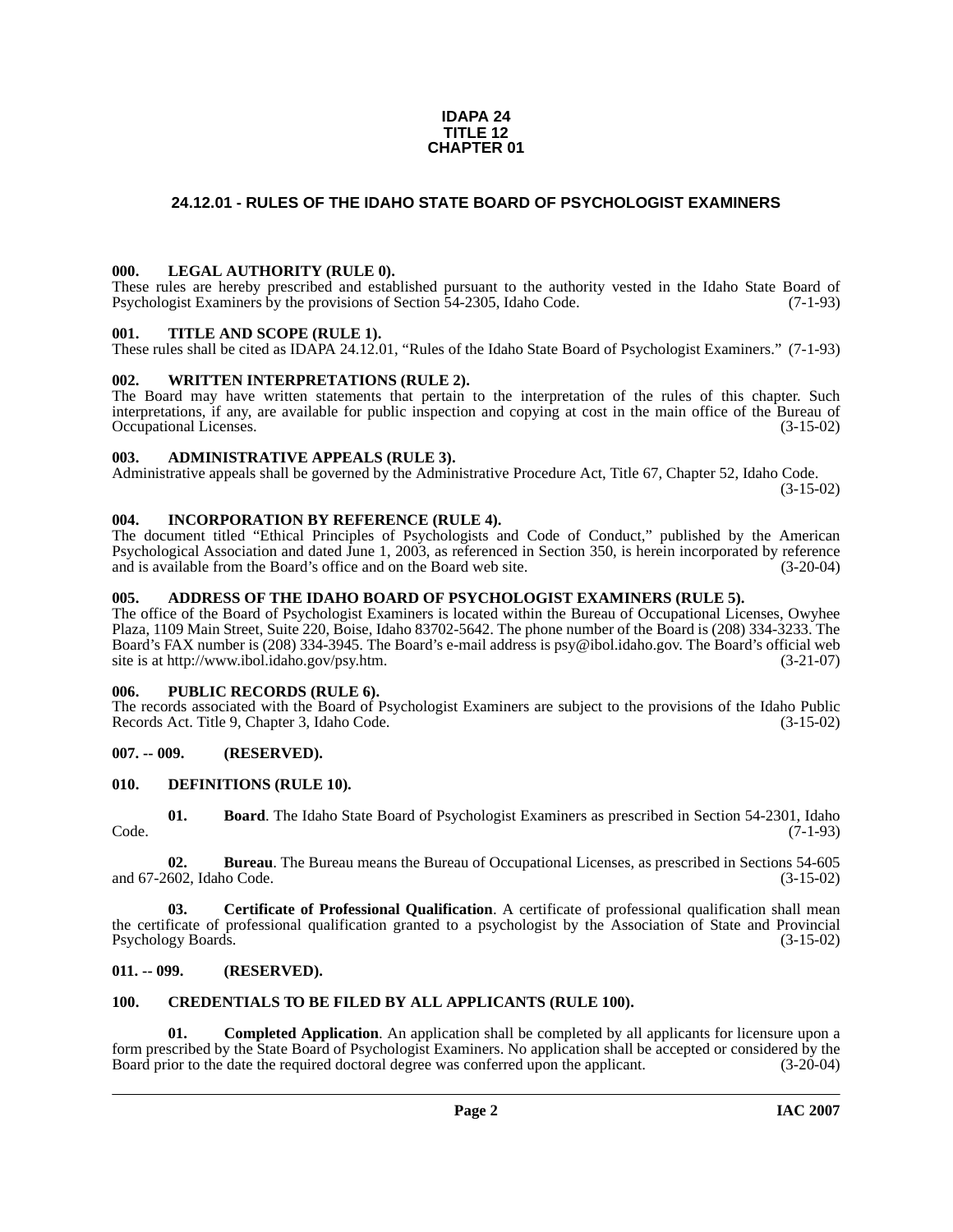<span id="page-2-12"></span>**02. Official Transcripts**. All applicants shall arrange for official transcripts of all credits earned, at each approved college or university, to be transmitted by the registrars of the educational institutions directly to the Board. (7-1-93) Board. (7-1-93)

<span id="page-2-11"></span>**03.** Letters of Reference. Letters of reference, regarding the character, training, and experience of the tshall be returned to the Board by the references before decision is rendered on the application. (7-1-93) applicant shall be returned to the Board by the references before decision is rendered on the application.

<span id="page-2-13"></span>**04.** Post Graduate Experience. One (1) of the two (2) years of post-graduate experience as required by Section 2307(b), Idaho Code, (not the internship) may be pre-doctoral. The second year must be post-doctoral work under appropriate supervision and must be verified by the appropriate supervisor. (3-15-02)

**05. Official Documentation**. Official documentation of meeting the requirements of Chapter 23, Title 54, Idaho Code and IDAPA 24.12.01, must be received by the Board directly from the entity or person responsible for providing such official documentation. Applicants are responsible for requesting the required documentation from the appropriate entities and persons. (3-15-02) appropriate entities and persons.

**06. Applications on File**. Applications on file with the Board for a period in excess of five (5) years from the date of receipt by the Bureau shall be terminated unless good cause is demonstrated to the Board. (3-20-04)

#### <span id="page-2-0"></span>**101. -- 149. (RESERVED).**

#### <span id="page-2-1"></span>**150. FEES (RULE 150).**

<span id="page-2-10"></span><span id="page-2-5"></span><span id="page-2-4"></span>

| 01. | <b>Annual Renewal Fee.</b> Annual renewal fee -- three hundred dollars (\$300). | $(3-21-07)$ |
|-----|---------------------------------------------------------------------------------|-------------|
| 02. | <b>Application Fee.</b> Application fee -- two hundred dollars (\$200).         | $(7-1-93)$  |

- **03. Service Extender Application Fee**. Application fee -- one hundred dollars (\$100). (3-21-07)
- <span id="page-2-14"></span><span id="page-2-7"></span><span id="page-2-6"></span>**04. Service Extender Annual Renewal Fee**. Annual renewal fee -- one hundred dollars (\$100). (3-21-07)

**05. Examination and Reexamination Fee**. Examination and reexamination fees shall be those by the national examining entity plus a processing fee of twenty-five dollars (\$25). (5-3-03) charged by the national examining entity plus a processing fee of twenty-five dollars  $(\$25)$ .

**06. Examination and Reexamination in Addition to Application Fee**. The examination or reexamination fee shall be in addition to the application fee and must accompany the application. (3-21-07)

#### <span id="page-2-2"></span>**151. -- 199. (RESERVED).**

#### <span id="page-2-8"></span><span id="page-2-3"></span>**200. EXAMINATIONS (RULE 200).**

<span id="page-2-16"></span>**01. Written Exam Required**. The Board will require a written examination of applicants. The written tion will be the National Examination for Professional Practice In Psychology (EPPP). (3-20-04) examination will be the National Examination for Professional Practice In Psychology (EPPP).

**02. Passing Score**. The Board has determined that a passing score on the EPPP shall be a raw score of one hundred forty (140) or, for examinations after April 1, 2001, a scaled score of five hundred (500) for licensure. (3-20-04)

<span id="page-2-15"></span>**03. Time and Place of Exam**. The examination will be conducted at a time and place specified by the Board. (7-1-93)

<span id="page-2-9"></span>**04. Failure of Exam**. The first time the examination is failed the applicant may take it again the next time it is given upon application and payment of fees. If the examination has been failed twice, the individual must wait at least one (1) year before taking it a third time. The individual must wait at least one (1) year and petition the Board for approval to take the examination the fourth time which petition shall include evidence satisfactory to the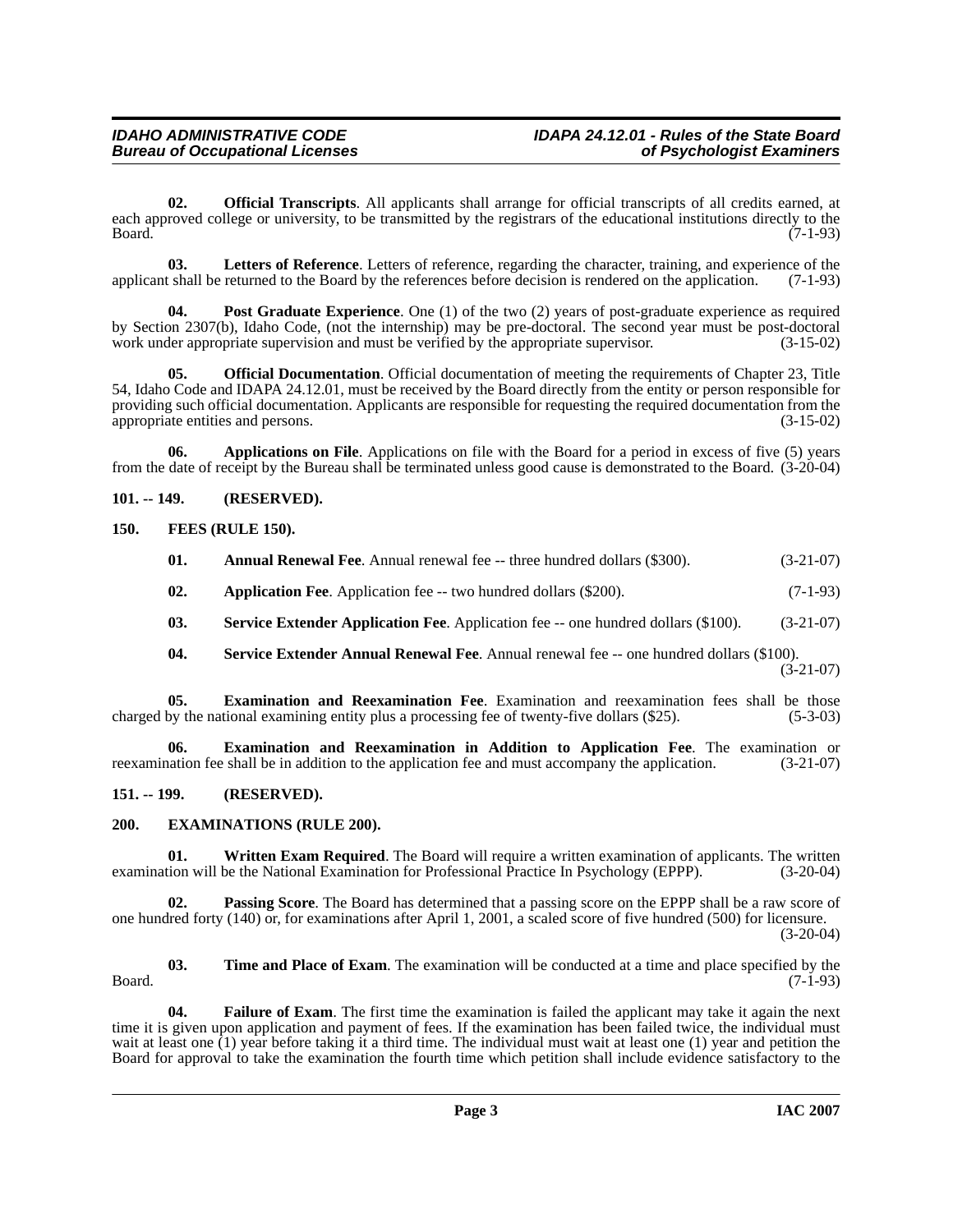Board that the applicant has taken additional study in the field of Psychology before approval will be granted. (7-1-93)

<span id="page-3-15"></span>**05. Waiver of Exam**. Upon application, the examination may be waived to an applicant who is a diplomate in good standing of the American Board of Professional Psychology. (3-20-04)

#### <span id="page-3-0"></span>**201. -- 249. (RESERVED).**

#### <span id="page-3-11"></span><span id="page-3-1"></span>**250. ENDORSEMENT (RULE 250).**

**01. Eligibility for Endorsement**. An applicant who is in possession of a valid statutory license or statutory certificate from another state or Canada may apply for licensing under the endorsement section of this law. (3-15-02)

<span id="page-3-13"></span><span id="page-3-10"></span>**02. Requirements for Endorsement**. An applicant under the endorsement section shall have: (3-15-02)

**a.** A valid psychology license or certificate issued by the regulatory entity of another jurisdiction; and (3-15-02)

**b.** A current certificate of professional qualification in Psychology as defined in these rules; or (3-15-02)

**c.** A degree of doctor of philosophy in psychology or a doctoral degree in a field related to psychology plus two (2) years of post graduate experience acceptable to the Board and excluding internship, and document each of the following: (3-15-02) document each of the following:

i. A passing score on the EPPP examination or other similar examination; (3-15-02)

ii. Two (2) years of supervised experience, one (1) of which was post-doctoral, for a minimum of usand  $(3.000)$  total hours acceptable to the Board;  $(3-15-02)$ three thousand  $(3,000)$  total hours acceptable to the Board;

iii. A record of practicing Psychology at the independent level for the five (5) years immediately prior to application;  $(3-15-02)$ 

<span id="page-3-14"></span>

| A history of no disciplinary action in any jurisdiction. |             |  |  |
|----------------------------------------------------------|-------------|--|--|
|                                                          | $(3-15-02)$ |  |  |
|                                                          |             |  |  |

#### <span id="page-3-2"></span>**251. -- 259. (RESERVED).**

#### <span id="page-3-3"></span>**260. SENIOR PSYCHOLOGY LICENSURE (RULE 260).**

Any person who has maintained a valid Psychology license based on a doctoral degree in the United States or Canada for a period of not less than twenty (20) years may apply for an Idaho psychology license under Section 54-2312A, Idaho Code. (3-15-02)

#### <span id="page-3-4"></span>**261. – 299. (RESERVED).**

#### <span id="page-3-12"></span><span id="page-3-5"></span>**300. NO TEMPORARY LICENSES (RULE 300).**

| No temporary licenses to practice psychology will be issued by the Board. | $(7-1-93)$ |
|---------------------------------------------------------------------------|------------|
|                                                                           |            |

#### <span id="page-3-6"></span>**301. -- 349. (RESERVED).**

#### <span id="page-3-9"></span><span id="page-3-7"></span>**350. CODE OF ETHICS (RULE 350).**

All licensees shall be mailed a copy of the Ethical Principles of Psychologists and Code of Conduct, as published in the American Psychologist, as referenced in Section 004. (3-15-02) the American Psychologist, as referenced in Section 004.

#### <span id="page-3-8"></span>**351. -- 374. (RESERVED).**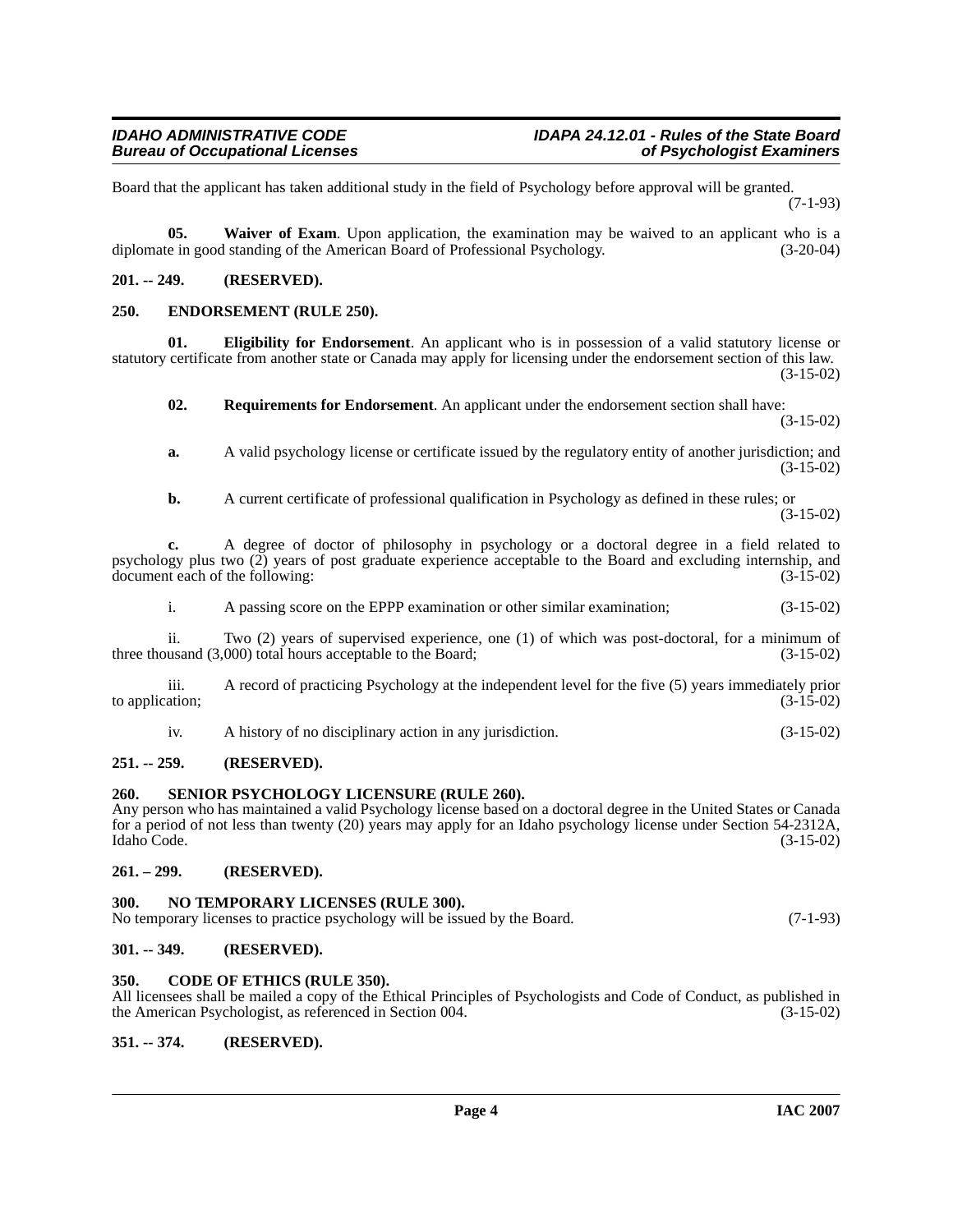#### <span id="page-4-11"></span><span id="page-4-0"></span>**375. DISCIPLINE (RULE 375).**

<span id="page-4-7"></span>**01.** Civil Fine. The Board may impose a civil fine not to exceed one thousand dollars (\$1,000) upon a psychologist for each violation of Section 54-2309. Idaho Code. (3-18-99) licensed psychologist for each violation of Section 54-2309, Idaho Code.

<span id="page-4-10"></span>**02. Costs and Fees**. The Board may order a licensed psychologist to pay the costs and fees incurred by the Board in the investigation or prosecution of the licensee for violation of Section 54-2309, Idaho Code. (3-18-99)

#### <span id="page-4-1"></span>**376. -- 399. (RESERVED).**

#### <span id="page-4-17"></span><span id="page-4-2"></span>**400. RENEWAL OF LICENSE -- CONTINUING EDUCATION (RULE 400).**

**01. Renewal of License**. Each person licensed under this act must renew said license annually or the license will be cancelled. Licenses shall be renewed and reinstated in accordance with the requirements of Section 67-2614, Idaho Code. (3-15-02)

<span id="page-4-18"></span>**02. Requirements for Renewal of License**. Licenses may be renewed or reinstated by payment of the fees and by submitting certification of having satisfied the continuing education requirement. (3-15-02) required fees and by submitting certification of having satisfied the continuing education requirement.

#### <span id="page-4-9"></span><span id="page-4-3"></span>**401. CONTINUING EDUCATION REQUIREMENTS FOR RELICENSURE IN PSYCHOLOGY (RULE 401).**

<span id="page-4-15"></span>**01. Number of Hours Required**. All licensed psychologists, in order to renew their license, must have accumulated twenty (20) hours per year of continuing education credits. At the time of renewal of the psychologists' licenses, they will certify that they are aware of the requirements for continuing education and that they have met those requirements for the preceding year. (7-1-93) those requirements for the preceding year.

<span id="page-4-16"></span>**02. Professional Level of Continuing Education -- Time Period Records Kept - Audit**. This continuing education experience must be at an appropriate level for professional training in psychology. The licensees have responsibility for demonstrating the relevance and adequacy of the educational experience they select. The licensees are also responsible for keeping an accurate record of their own personal continuing education hours for a period of five (5) years. A random audit may be conducted to insure compliance. (7-1-93)

<span id="page-4-14"></span>**03.** Newly Licensed Individuals. Newly licensed individuals will be considered to have satisfied the represents for the remainder of the vear in which their license is granted. (7-1-93) continuing education requirements for the remainder of the year in which their license is granted.

<span id="page-4-6"></span>**04. Certificates of Satisfactory Attendance and Completion**. Certificates of satisfactory attendance and completion, cancelled checks, participant lists, transcripts from universities, letters of certification on instructor's letterhead, and other reasonably convincing proof of the submitted activities may serve as documentation when<br>persons audited are required to submit proof of continuing education. (7-1-93) persons audited are required to submit proof of continuing education.

<span id="page-4-13"></span>**05. Licensees Who Do Not Fulfill the Continuing Education Requirements**. Licensees who do not fulfill the continuing education requirements may be subject to disciplinary action.  $(7-1-93)$ 

<span id="page-4-5"></span>**06. Carryover of Continuing Education Hours**. Continuing education courses not claimed for CE credit in the current renewal year, may be credited for the next renewal year. A maximum of twenty (20) hours may be carried forward from the immediately preceding year. (5-3-03)

#### <span id="page-4-12"></span><span id="page-4-4"></span>**402. GUIDELINES FOR APPROVAL OF CONTINUING EDUCATION CREDITS (RULE 402).**

**01. Continuing Education Credit**. Continuing education credit will be given to formally organized workshops or classes with an attendance roster and preassigned continuing education credit offered in association with or under the auspices of:  $(7-1-93)$ 

<span id="page-4-8"></span>

| a. | Regionally accredited institutions of higher education. | $(7-1-93)$ |
|----|---------------------------------------------------------|------------|
| b. | The American Psychological Association.                 | $(7-1-93)$ |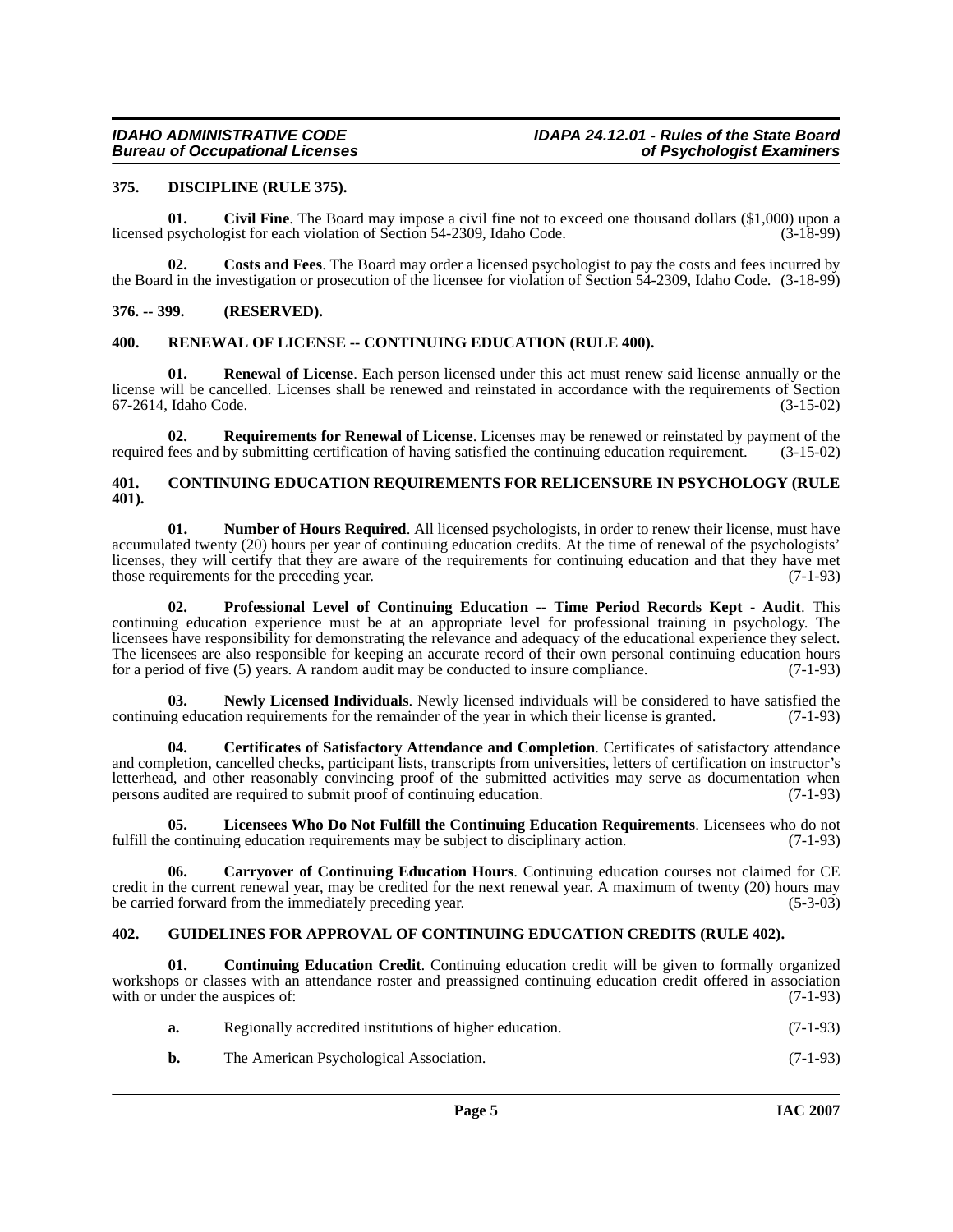| A Regional Psychological Association. | $(7-1-93)$ |
|---------------------------------------|------------|
|                                       |            |

<span id="page-5-3"></span>**d.** A State Psychological Association. (7-1-93)

**e.** Credit will be given for the number of credit hours preauthorized by the sponsoring agency with no nit on the number of hours. (7-1-93) upper limit on the number of hours.

**02. Credit for International, National and Regional Meetings of Psychological Organizations**. Six (6) hours of continuing education credit will be allowed for documented attendance at international, national and regional meetings of psychological organizations.  $(7-1-93)$ regional meetings of psychological organizations.

<span id="page-5-4"></span>**03. Credit for Other Relevant Workshops, Classes or Training Experiences**. Other relevant workshops, classes or training experiences may receive up to six (6) hours of credit per experience provided they are conducted by a licensed or reputable psychologist or other mental health professional. Each documented hour of training experience counts as one (1) hour of continuing education experience. A maximum of six (6) hours of this type of experience may be approved. (7-1-93) type of experience may be approved.

<span id="page-5-7"></span>**Presentation of Papers.** Presentation of papers at international, national, regional or state other professional associations may be counted as equivalent to six (6) hours per event. (7-1-93) psychological or other professional associations may be counted as equivalent to six (6) hours per event.

<span id="page-5-8"></span>**05. Self-Study, Lectures or Public or Professional Publications and Presentations**. The Board also recognizes the value of self-study, lectures or public or professional publications and presentations (including for example, in the case of the university faculty, preparation of a new course). Therefore, the Board will allow credit for six (6) hours of individual study per year. (7-1-93)

<span id="page-5-2"></span>**06. Board Assessment of Continuing Education Activities**. The Board of Psychologist Examiners may avail itself of help and consultation from the Idaho Psychological Association in assessing the appropriateness of continuing education activities. (7-1-93)

### <span id="page-5-0"></span>**403. -- 449. (RESERVED).**

#### <span id="page-5-6"></span><span id="page-5-1"></span>**450. GUIDELINES FOR USE OF SERVICE EXTENDERS TO LICENSED PSYCHOLOGISTS (RULE 450).**

The Board recognizes that licensed psychologists may choose to extend their services by using service extenders. The Board provides general rules to cover all service extenders as well as specific rules to cover service extenders with different levels of training and experience. (7-1-93) different levels of training and experience.

#### <span id="page-5-5"></span>**01. General Provisions for Licensed Psychologists Extending Their Services Through Others**. (7-1-93)

**a.** The licensed psychologist exercising administrative control for a service extender shall: (7-1-93)

i. Have the authority to cause termination of compensation for the service extender. (7-1-93)

ii. Have the authority to cause the suspension or removal of the service extender from his position as a service provider. (7-1-93)

**b.** The licensed psychologist exercising professional direction for a service extender shall: (7-1-93)

i. Within thirty (30) days after employing the service extender, formulate and provide to the Board a written supervisory plan for each service extender. The plan shall include provisions for supervisory sessions and chart review. If the psychologist requires tapes to be made of psychological services delivered by the service extender, then the plan shall also specify review and destruction of these tapes. The plan shall also specify the hours per calendar week that the licensed psychologist will be at the same physical location as the person extending the services of the licensed psychologist. The plan shall be accompanied by a completed application form and appropriate application fee. (3-21-07) (3-21-07)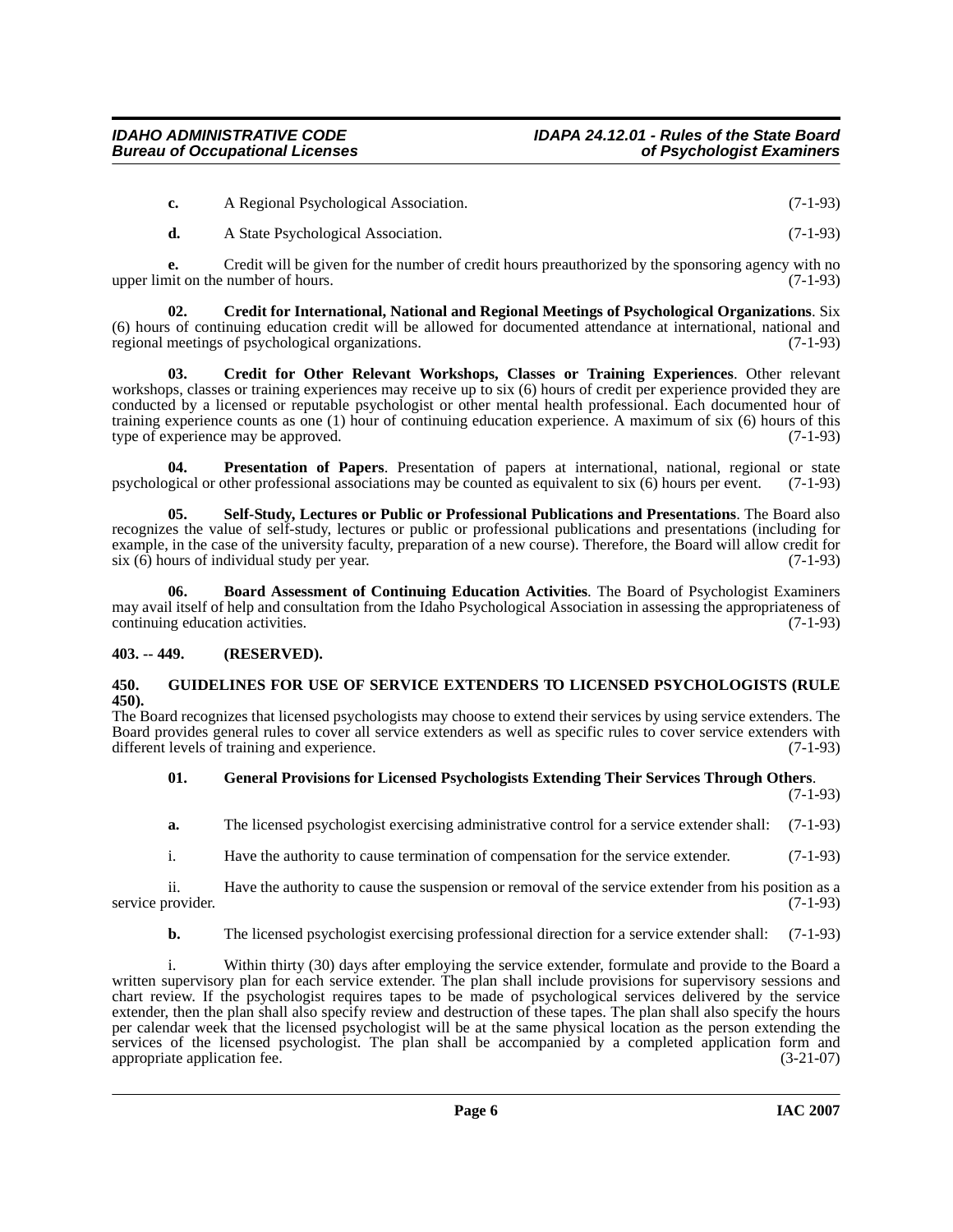## **IDAHO ADMINISTRATIVE CODE IDAPA 24.12.01 - Rules of the State Board**

ii. Establish and maintain a level of supervisory contact sufficient to be readily accountable in the event that professional, ethical, or legal issues are raised. There will be a minimum of one (1) hour of face-to-face supervisory contact by a licensed psychologist with the service extender for each one (1) to twenty (20) hours of services provided by the service extender during any calendar week. At least one half  $(1/2)$  of this face-to-face supervisory contact will be conducted individually, and up to one half (1/2) of this face-to-face supervisory contact may be provided using a group format. A written record of this supervisory contact, including the type of activities conducted by the service extender, shall be maintained by the licensed psychologist. Except under unusual circumstances, the supervisory contact will occur either during the week the services are extended or during the week following. In no case will services be extended more than two (2) weeks without supervisory contact between the service extender and a licensed psychologist. (7-1-93)

iii. Provide the service extender a copy of the current Ethical Standards of the American Psychological Association, and obtain a written agreement from the service extender of his intention to abide by them. (7-1-93)

#### <span id="page-6-1"></span>**02. Qualifications for Service Extenders**. (7-1-93)

**a.** Category I: A service extender will be placed in Category I if: (7-1-93)

i. The licensed psychologist wishing to employ the service extender verifies in writing to the satisfaction of the Board that the service extender holds a license issued by the state of Idaho to practice a specific profession, and that the issuance of that license requires the licensee hold a master's degree or its equivalent as determined by the Board; or (7-1-93) determined by the Board; or

ii. The service extender meets the criteria for Category II specified below and the licensed psychologist wishing to employ the service extender verifies in writing to the satisfaction of the Board that the service extender has satisfactorily functioned as a service extender to one  $(1)$  or more licensed psychologist for at least twenty (20) hours per calendar week over a period totaling two hundred sixty (260) weeks.  $(7-1-93)$ twenty (20) hours per calendar week over a period totaling two hundred sixty (260) weeks.

**b.** Category II: A service extender will be placed in Category II if the licensed psychologist wishing to employ the service extender verifies in writing to the satisfaction of the Board that the service extender holds a master's degree from a program in psychology, counseling, or human development as determined by the Board.

(7-1-93)

#### <span id="page-6-0"></span>**03. Conditions for Use of Service Extenders**. (7-1-93)

**a.** All persons used to extend the services of a licensed psychologist shall be under the direct and continuing administrative control and professional direction of a licensed psychologist. These service extenders may not use any title incorporating the word "psychologist" or any of its variants or derivatives, e.g. "psychological,"<br>"psychotherapist," etc. (7-1-93) "psychotherapist," etc.

**b.** Work assignments shall be commensurate with the skills of the service extender and procedures shall be planned in consultation with the licensed psychologist under all circumstances. (7-1-93)

Public announcement of fees and services, as well as contact with lay or professional public shall be offered only in the name of the licensed psychologist whose services are being extended. However, persons licensed to practice professions other than psychology may make note of their status in such announcements or  $\text{constants.}$  (7-1-93)

**d.** Setting and collecting of fees shall remain the sole domain of the licensed psychologist; excepting that when a service extender is used to provide services of the licensed psychologist, third party payers shall be informed of this occurrence in writing at the time of billing. Unless otherwise provided in these rules and regulations, licensed psychologists may neither claim or imply to service recipients or to third party payers an ability to extend their services through any person who has not been approved as a service extender to that psychologist as specified in this section. (7-1-93) this section.  $(7-1-93)$ 

**e.** All service recipients shall sign a written notice of the service extender's status as a service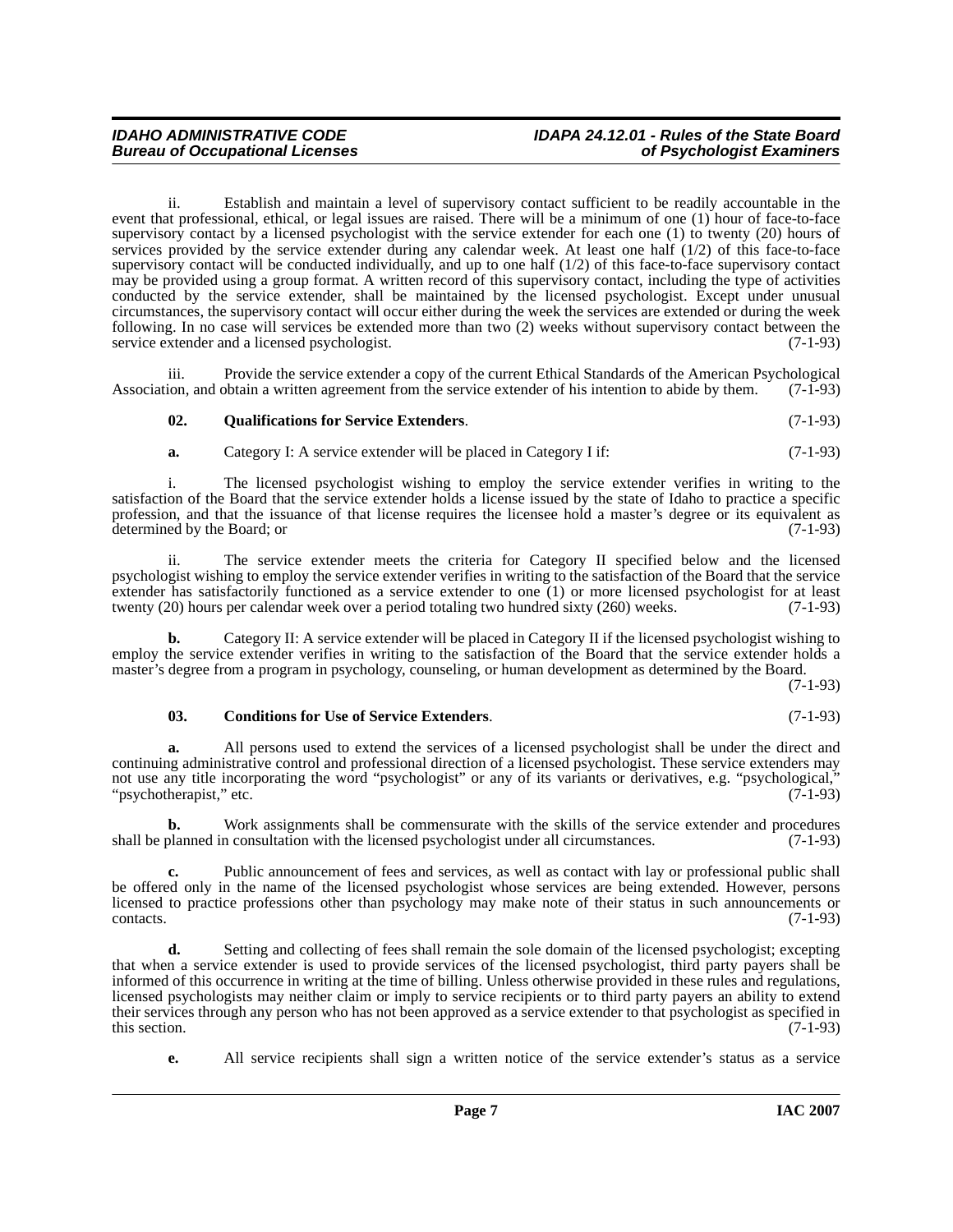extender for the licensed psychologist. A copy of the signed written notice will be maintained on file with the licensed psychologist. (7-1-93) licensed psychologist.

**f.** Within the first three (3) contacts, the licensed psychologist shall have face-to-face contact with each service recipient. (7-1-93)

A licensed psychologist shall be available to both the service extender and the service recipient for tation. emergency consultation.

**h.** Service Extenders shall be housed in the same service delivery site as the licensed psychologist whose services they extend. Whatever other activities they may be qualified to perform, service extenders shall limit themselves to acting as service extenders of the licensed psychologist when providing direct services so long as they are physically located in the offices of the licensed psychologist. (7-1-93) are physically located in the offices of the licensed psychologist.

**i.** A service extender in Category I may deliver as much as, but not more than fifty percent (50%) of their service while the licensed psychologist is not physically present at the service delivery site. A service extender in Category II may deliver as much as, but not more than twenty-five percent (25%) of their service while the licensed psychologist is not physically present at the service delivery site. Service Extenders providing as many as, but no more than, three (3) hours of service extension per calendar week shall be exempted from these provisions. Without notification to the Board, short term exemption from this rule for atypical circumstances, such as irregular travel by the licensed psychologist, may occur for periods as long as, but no longer than three (3) calendar weeks. Longer exemptions may be granted at the discretion of the Board on written request by the licensed psychologist to the Board. (7-1-93) the Board.  $(7-1-93)$ 

**j.** The licensed psychologist shall employ no more than three (3) service extenders. (3-18-99)

**k.** When a licensed psychologist terminates employment of a service extender, the licensed opist will notify the Board in writing within thirty (30) days. (7-1-93) psychologist will notify the Board in writing within thirty (30) days.

**l.** At the time of license renewal the licensed psychologist shall submit for each service extender the ate fee together with certification to the Board that they possess: (3-21-07) appropriate fee together with certification to the Board that they possess:

i. A written record of supervisory contact for the previous twelve (12) months; and (3-20-04)

ii. The percentage of time during the previous twelve (12) months that the service extender extended while the licensed psychologist was at the service delivery site; and (3-20-04) services while the licensed psychologist was at the service delivery site; and

iii. An updated plan for the supervision of each of his service extenders. (3-20-04)

**m.** Documentation of supervisory contact, hours of supervision, hours of extender services, and plan of supervision shall be maintained by the supervisor for not less than three (3) years for each service extender and submitted to the Board upon request. (3-20-04)

#### <span id="page-7-0"></span>**451. -- 499. (RESERVED).**

#### <span id="page-7-2"></span><span id="page-7-1"></span>**500. EDUCATIONAL AND CREDENTIALING REQUIREMENTS FOR LICENSURE (RULE 500).**

Applicants who receive a doctoral degree from a program accredited by the American Psychological Association are considered to have met all criteria outlined in Section 500. (5-3-03)

**Training in Professional Psychology**. Training in professional psychology is doctoral training tution of higher education accredited by: (7-1-93) offered in an institution of higher education accredited by:

<span id="page-7-3"></span>

| а. | Middle States Association of Colleges and Schools.     | $(7-1-93)$ |
|----|--------------------------------------------------------|------------|
| b. | The New England Association of Schools and Colleges.   | $(7-1-93)$ |
| c. | The North Central Association of Colleges and Schools. | $(7-1-93)$ |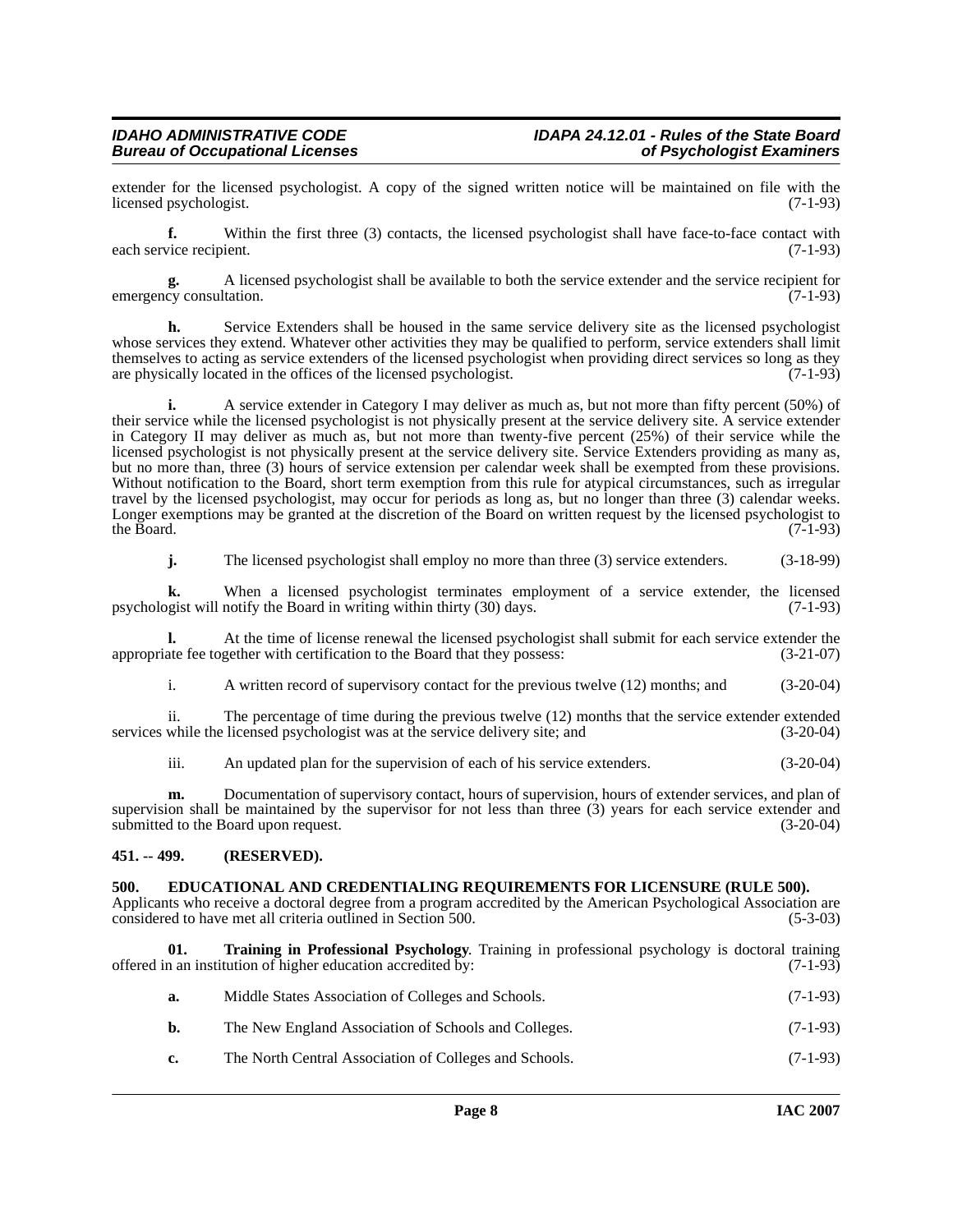|    | The Northwest Association of Schools and Colleges. | $(7-1-93)$ |
|----|----------------------------------------------------|------------|
| e. | The Southern Association of Colleges and Schools.  | $(7-1-93)$ |

<span id="page-8-5"></span>**f.** The Western Association of Schools and Colleges. (7-1-93)

**02. Training Program**. The training program must stand as a recognizable, coherent organizational entity within the institution. Programs that are accredited by the American Psychological Association or that meet the criteria for such accreditation are recognized as meeting the definition of a professional psychology program.

(5-3-03)

**03. Authority and Primary Responsibility**. There must be a clear authority and primary responsibility for the core and specialty areas.  $(7-1-93)$ 

<span id="page-8-4"></span><span id="page-8-3"></span><span id="page-8-1"></span><span id="page-8-0"></span>**04. Content of Program**. The program must be an integrated, organized sequence of study. (7-1-93)

**05. There Must Be an Identifiable Training Faculty and a Psychologist Responsible for the Program.** There must be an identifiable training faculty on site of sufficient size and breadth to carry out the training responsibilities. A faculty psychologist must be responsible for the program. (5-3-03)

**06. Program Must Have an Identifiable Body**. The program must have an identifiable body of who are matriculated in that program for a degree. (7-1-93) students who are matriculated in that program for a degree.

<span id="page-8-6"></span>**07. What the Program Must Include**. The program must include supervised practicum, internship, field or laboratory training appropriate to the practice of psychology. Pre-doctoral internships must be completed at member sites of the Association of Psychology Postdoctoral and Internship Centers, or sites demonstrating an equivalent program. (5-3-03) equivalent program.

<span id="page-8-2"></span>**08.** Curriculum. The curriculum shall encompass a minimum of three (3) academic years of full time graduate study at least one (1) year of which is spent in full-time physical residence at the degree granting educational institution. In addition to instruction in professional areas of competence, which include assessment and diagnosis, intervention, consultation, and supervision, the core program shall require each student to demonstrate competence in specific substantive areas. Minimal competence is demonstrated by passing a three (3) credit semester graduate course (or a five (5) credit quarter graduate course) in each of the substantive areas listed below: (3-20-04) course (or a five (5) credit quarter graduate course) in each of the substantive areas listed below:

**a.** Biological Bases of Behavior: Physiological psychology, comparative psychology, neuropsychology, sensation and perception, psychopharmacology. (7-1-93)

**b.** Cognitive-Affective Bases of Behavior: Learning, cognition, motivation, emotion. (3-20-04)

**c.** Social Bases of Behavior: Social psychology, group processes, organizational and systems theory. (7-1-93)

**d.** Individual Differences: Personality theory, human development, abnormal psychology. (7-1-93)

- **e.** Scientific and Professional Standards and Ethics. (3-20-04)
- **f.** Research Design and Methodology. (3-20-04)

**g.** Techniques of Data Analysis: statistics, multivariate statistics, factor analysis, multiple regression, non-parametric statistics. (3-20-04)

**h.** Psychological Measurement: psychometric principles, test theory, personality assessment, eassessment. (3-20-04) cognitive assessment.

**i.** History and Systems of Psychology. (3-20-04)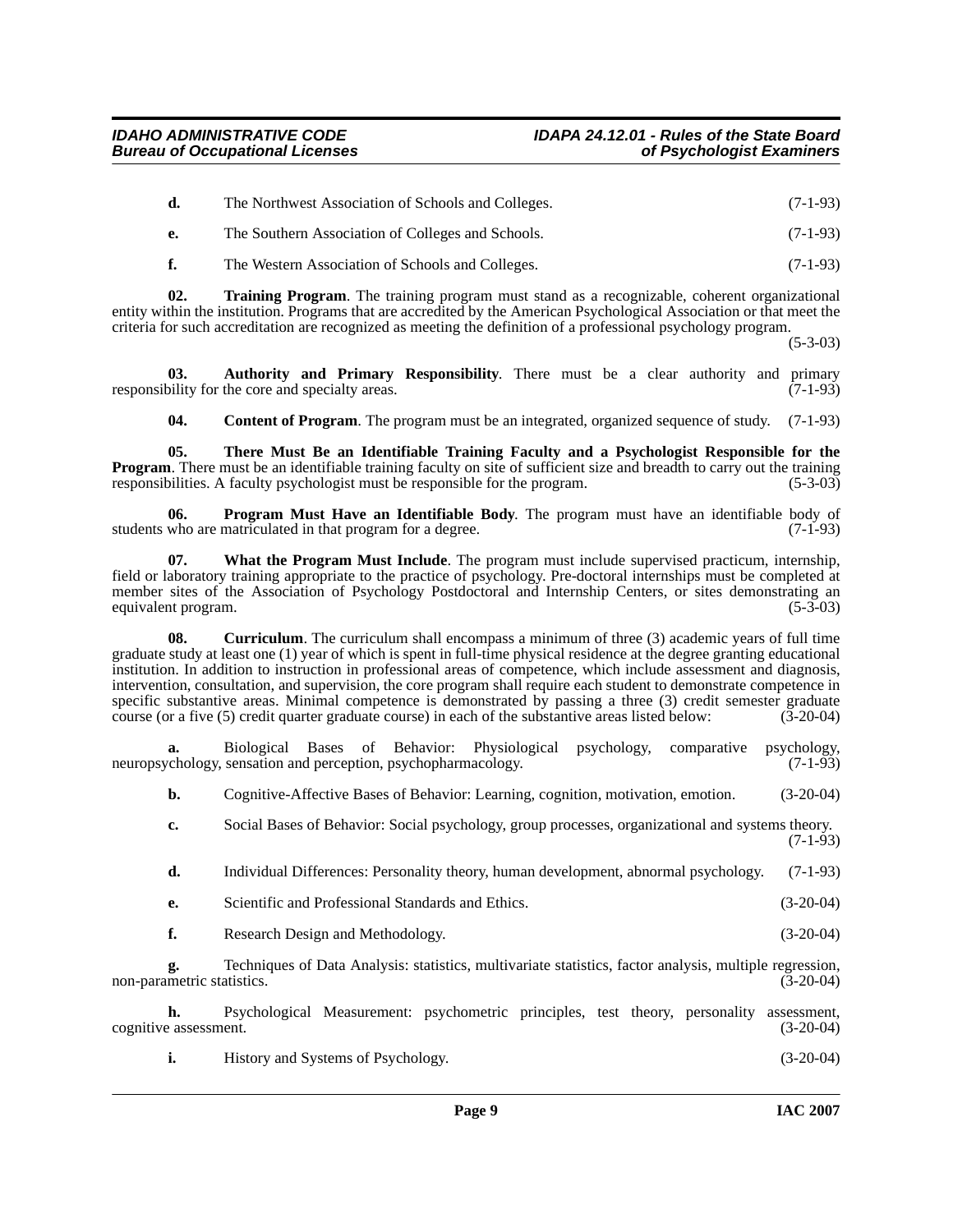**j.** Multiculturalism and Individual Diversity. (3-20-04)

#### <span id="page-9-0"></span>**501. -- 549. (RESERVED).**

#### <span id="page-9-1"></span>**550. REQUIREMENTS FOR SUPERVISED PRACTICE (RULE 550).**

#### <span id="page-9-9"></span><span id="page-9-5"></span>**01. Duration and Setting of Supervised Practice**. (7-1-93)

**a.** A year of supervised experience is defined as a minimum of one thousand (1000) hours of supervised service provision acquired during not less than a twelve (12) month and no more than a thirty-six (36) calendar month period. The first year of supervised experience shall be accredited only after acquiring the equivalent of one (1) year of full time graduate study. A second year must be obtained post-doctorally. (5-3-03) of one (1) year of full time graduate study. A second year must be obtained post-doctorally.

**b.** A minimum qualifying supervised experience consists of two (2) years of supervised experience, f which is the internship, and at least one (1) of which is obtained post-doctorally. (7-1-93) neither of which is the internship, and at least one  $(1)$  of which is obtained post-doctorally.

<span id="page-9-8"></span>**02. Qualifications of Supervisors**. Supervising psychologists shall be licensed and shall have training in the specific area of practice in which they are offering supervision. (7-1-93)

<span id="page-9-4"></span>**03. Amount of Supervisory Contact**. One (1) hour per week of face-to-face individual contact per 20) hours of applicable experience is a minimum. twenty  $(20)$  hours of applicable experience is a minimum.

**04. Evaluation and Accreditation of Supervised Practice**. The Board shall require submission of information by the supervisor(s) which enable it to evaluate and credit the extent and quality of the candidate's supervised practice. The form requesting such information shall cover the following: (7-1-93) supervised practice. The form requesting such information shall cover the following:

<span id="page-9-6"></span>

| a. | Name of supervisee; | $(7-1-93)$ |
|----|---------------------|------------|
|    |                     |            |

- **b.** Educational level of supervisee; (7-1-93)
- **c.** Supervisor's name, address, license number, state in which granted and area of specialization; (7-1-93)

| d. | Name and nature of setting in which supervised practice took place; | $(7-1-93)$ |
|----|---------------------------------------------------------------------|------------|
| e. | Date of practice covered in this report;                            | $(7-1-93)$ |
| f. | Number of practice hours during this period;                        | $(7-1-93)$ |
| g. | Supervisee's duties;                                                | $(7-1-93)$ |
| h. | Number of one-to-one supervisory hours;                             | $(7-1-93)$ |
|    | Assessment of supervisee's performance; and                         | $(7-1-93)$ |

**j.** Whether or not the supervisee received monetary compensation for the supervised services they provided. (7-1-93) provided.  $(7-1-93)$ 

<span id="page-9-10"></span>**05. Unacceptable Supervision**. Supervised practice time during which the supervisor deems supervisee's performance to have been unacceptable shall not be credited towards the required supervised practice hours. (7-1-93)

#### <span id="page-9-2"></span>**551. -- 599. (RESERVED).**

#### <span id="page-9-7"></span><span id="page-9-3"></span>**600. GUIDELINES FOR THE SUPERVISION IN THE EDUCATION OF PSYCHOLOGISTS (RULE 600).**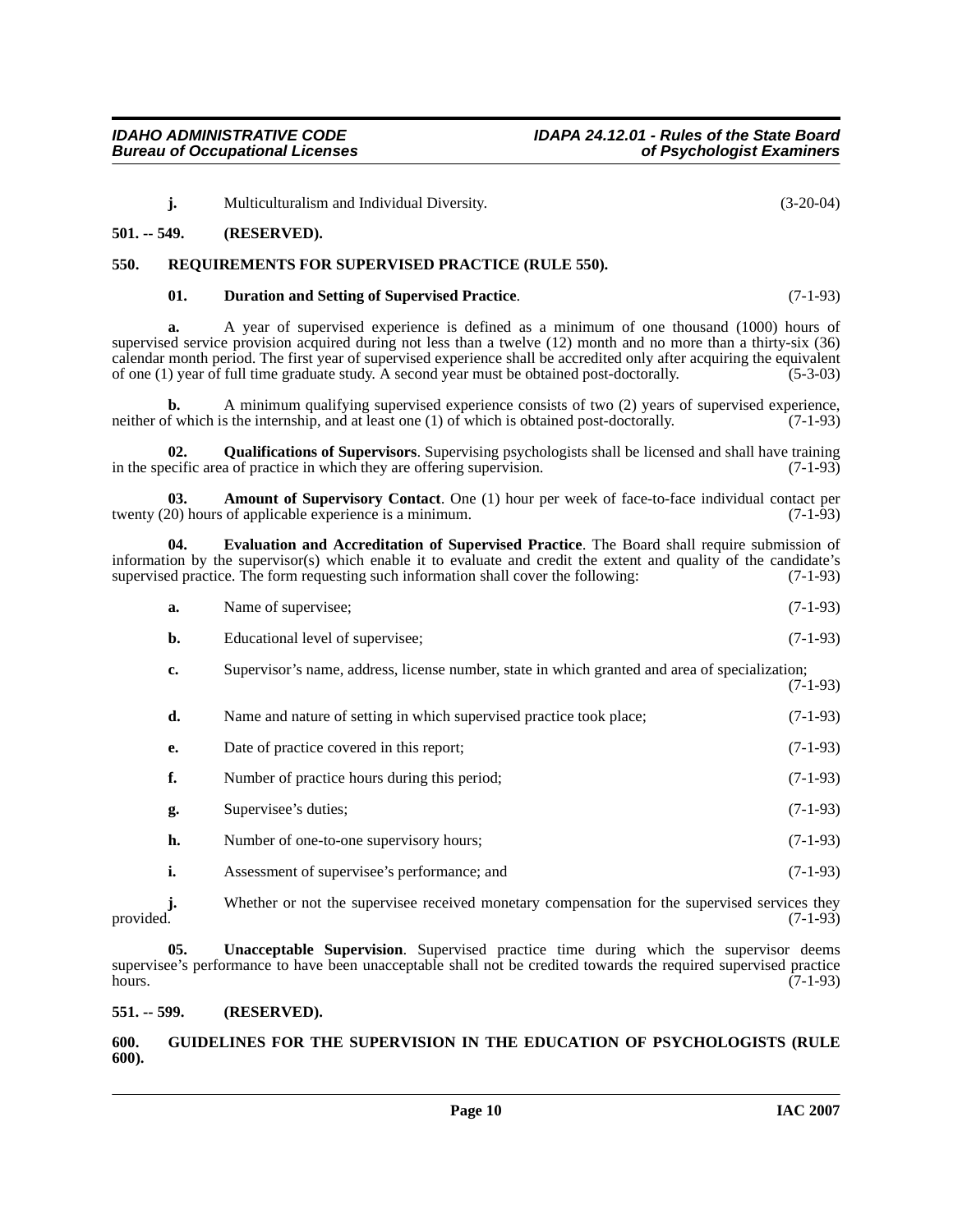# **IDAHO ADMINISTRATIVE CODE IDAPA 24.12.01 - Rules of the State Board**

The Board recognizes the importance of supervision in the education of psychologists, and that licensed psychologists within Idaho may be called on to provide supervision. It also recognizes that differing levels of supervision are appropriate for persons with differing levels of education and experience. Accordingly, the Board identifies three (3) levels within the education of psychologists, and specifies differing levels of supervision for each. These categories refer to persons pursuing a program of activities which, when completed, will allow them to meet the requirements for licensure as psychologists in Idaho. When providing supervision, the licensed supervising psychologist may receive compensation from the supervisee or other interested party, and shall be responsible to insure that supervision appropriate to the education and experience level of the supervisee is provided. Further, the licensed supervising psychologist shall also be responsible to insure that the appropriate documentation for a particular supervisee has been provided to the Board as specified below. The number of persons a psychologist may supervise within the three educational levels does not limit the number of service extenders as specified under<br>Subsection 450.03.j. (3-21-07) Subsection 450.03.j.

**01. General Provisions**. General provisions for licensed supervising psychologists. (7-1-93)

**a.** The licensed supervising psychologist exercising administrative control shall:  $(7-1-93)$ 

i. Have the authority to cause termination of compensation for the supervisee when compensation is provided. (7-1-93) provided.  $(7-1-93)$ 

ii. Have the authority to cause the suspension or removal of the supervisee from his position as a provider. (7-1-93) service provider.

**b.** The licensed supervising psychologist exercising professional direction shall: (7-1-93)

i. Within thirty (30) days after initiating supervision, formulate a written supervisory plan for each supervisee. The plan shall include provisions for supervisory sessions and chart review. If the supervising psychologist requires tapes to be made of psychological services delivered by the supervisee, then the plan shall also specify review and destruction of these tapes. The plan shall also specify the hours per calendar week that the licensed psychologist will be at the same physical location as the supervisee. (7-1-93) licensed psychologist will be at the same physical location as the supervisee.

ii. Establish and maintain a level of supervisory contact sufficient to be readily accountable in the event that professional, ethical, or legal issues are raised. There will be a minimum of one (1) hour of face-to-face individual supervisory contact by a licensed psychologist with the supervisee for each one (1) to twenty (20) hours of services provided by the supervisee during any calendar week. A written record of this supervisory contact, including the type of activities conducted by the supervisee, shall be maintained by the licensed supervising psychologist. Except under unusual circumstances, the supervisory contact will occur either during the week the services are provided or during the week following. In no case will services be provided more than two (2) weeks without supervisory contact between the supervisee and a licensed supervising psychologist. (7-1-93)

iii. Provide the supervisee a copy of the current Ethical Standards of the American Psychological ion, and obtain a written agreement from the supervisee of his intention to abide by them. (7-1-93) Association, and obtain a written agreement from the supervisee of his intention to abide by them.

#### <span id="page-10-0"></span>**02. Category II -- Psychologist in Training**. (7-1-93)

**a.** Definition: A person having submitted an application for licensure to the Idaho Board of Psychologist Examiners and who has been found by the Board to have either: (7-1-93)

i. Obtained a doctoral degree after completing an educational program which satisfies all the ents of Section 500; or (7-1-93) requirements of Section 500; or

ii. Obtained a doctoral degree and submitted a plan, approved by the Board for the completion of any deficiencies in their doctoral education with regard to the requirements of Section 500. (7-1-93)

**b.** Verification: The State Board of Psychologist Examiners has reviewed the application of the person on and either: (7-1-93) in question and either: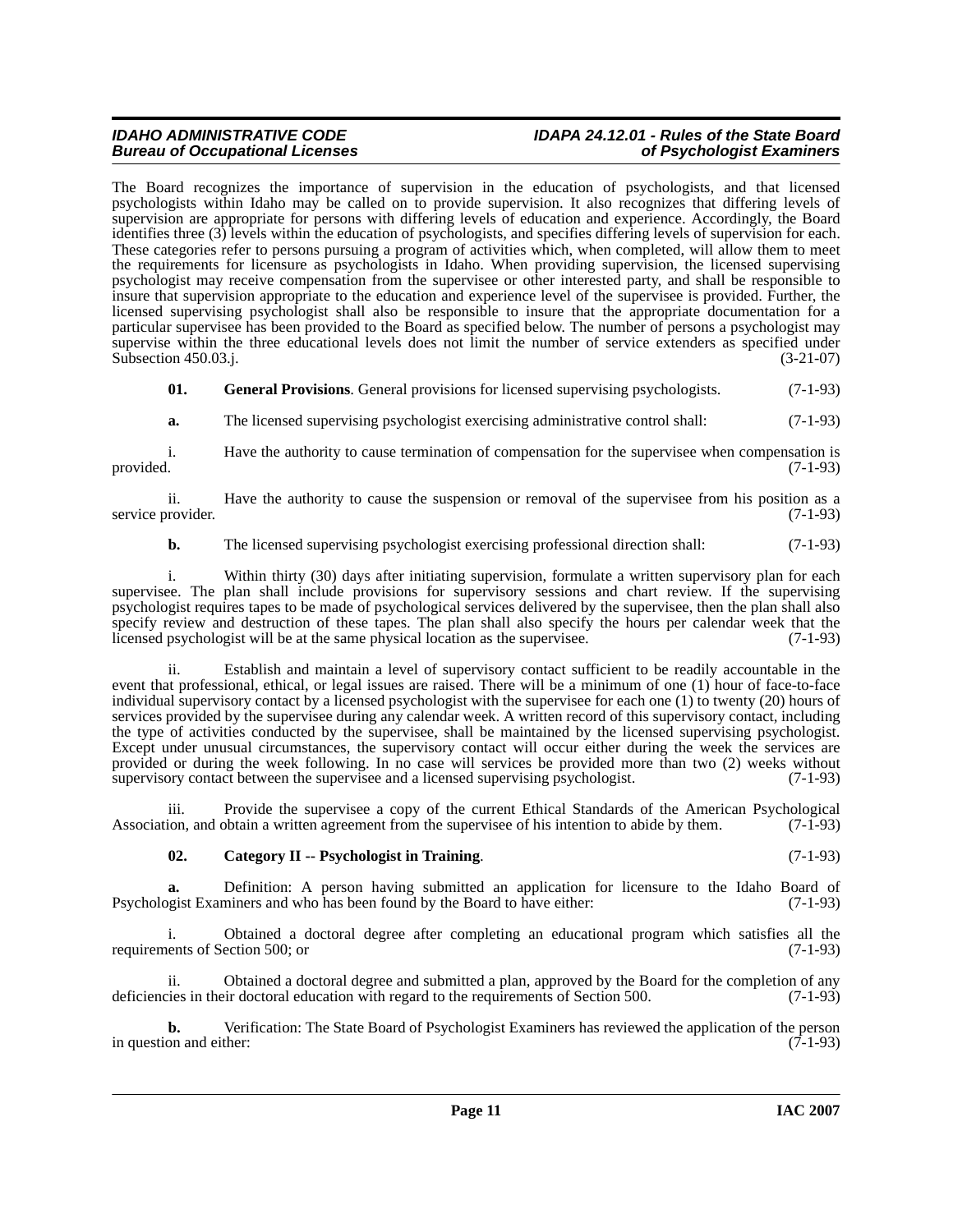Verifies that the applicant has obtained a doctoral degree after completing an educational program<br>the requirements of Section 500: or which satisfies all the requirements of Section 500; or

ii. Verified the applicant obtained a doctoral degree and approved a plan submitted by the applicant for the completion of any deficiencies in his doctoral education with regard to the requirements of Section 500.

(7-1-93)

**c.** Supervision Requirements: (7-1-93)

i. Psychologists in Training must be under the direct and continuing administrative control and onal direction of the licensed supervising psychologist when providing psychological services. (7-1-93) professional direction of the licensed supervising psychologist when providing psychological services.

ii. Work assignments shall be commensurate with the skills of the Psychologist in Training and procedures shall be planned in consultation with the licensed supervising psychologist. (7-1-93)

iii. Psychologists in Training shall be housed in the service delivery site of the licensed supervising psychologist, and at least fifty percent (50%) of the Psychologist in Training's service delivery will occur while the licensed supervising psychologist is physically present on site; excepting that where Psychologists in Training are employed by agencies or corporations financed by public funds, licensed supervising psychologists may apply for exemption of this requirement. Exemptions will be made on review of the written supervisory plan, and granted at the discretion of the Board. (7-1-93)

iv. Public announcement of fees and services, and contact with lay or professional public shall be nuly by and in the name of the licensed supervising psychologist or his institutional affiliate. (7-1-93) offered only by and in the name of the licensed supervising psychologist or his institutional affiliate. (7-1-93)

v. Setting and collecting of fees shall remain the sole domain of the licensed supervising psychologist or his institutional affiliate, excepting that when a supervisee provides psychological services, third party payers shall<br>be informed of this occurrence in writing at the time of billing. be informed of this occurrence in writing at the time of billing.

vi. All persons receiving services from a Psychologist in Training shall sign a written notice indicating their understanding that the service provider is a Psychologist in Training and that the licensed supervising psychologist is responsible for their activity. A copy of the signed written notice will be maintained on file with the licensed supervising psychologist. (7-1-93)

vii. The licensed supervising psychologist's proficiencies will be commensurate with the services by the Category II Psychologist in Training. (7-1-93) provided by the Category II Psychologist in Training.

#### <span id="page-11-0"></span>**03. Category III -- Psychologist Under Supervision**. (7-1-93)

**a.** Definition: A person having submitted an application for licensure to the Idaho Board of Psychologist Examiners and who has been found by the Board to have: (7-1-93)

i. Obtained a doctoral degree, and completed an educational program which satisfies all the requirements of Section 500; and

ii. Completed the EPPP examination with a passing score. (7-1-93)

**b.** Verification: The State Board of Psychologist Examiners has reviewed the application and: (7-1-93)

i. Verified the applicant has obtained a doctoral degree and completed an educational program which satisfies all the requirements of Section 500; and (7-1-93)

- ii. Verified the applicant has completed the EPPP examination with a passing score. (7-1-93)
- **c.** Supervision Requirements: (7-1-93)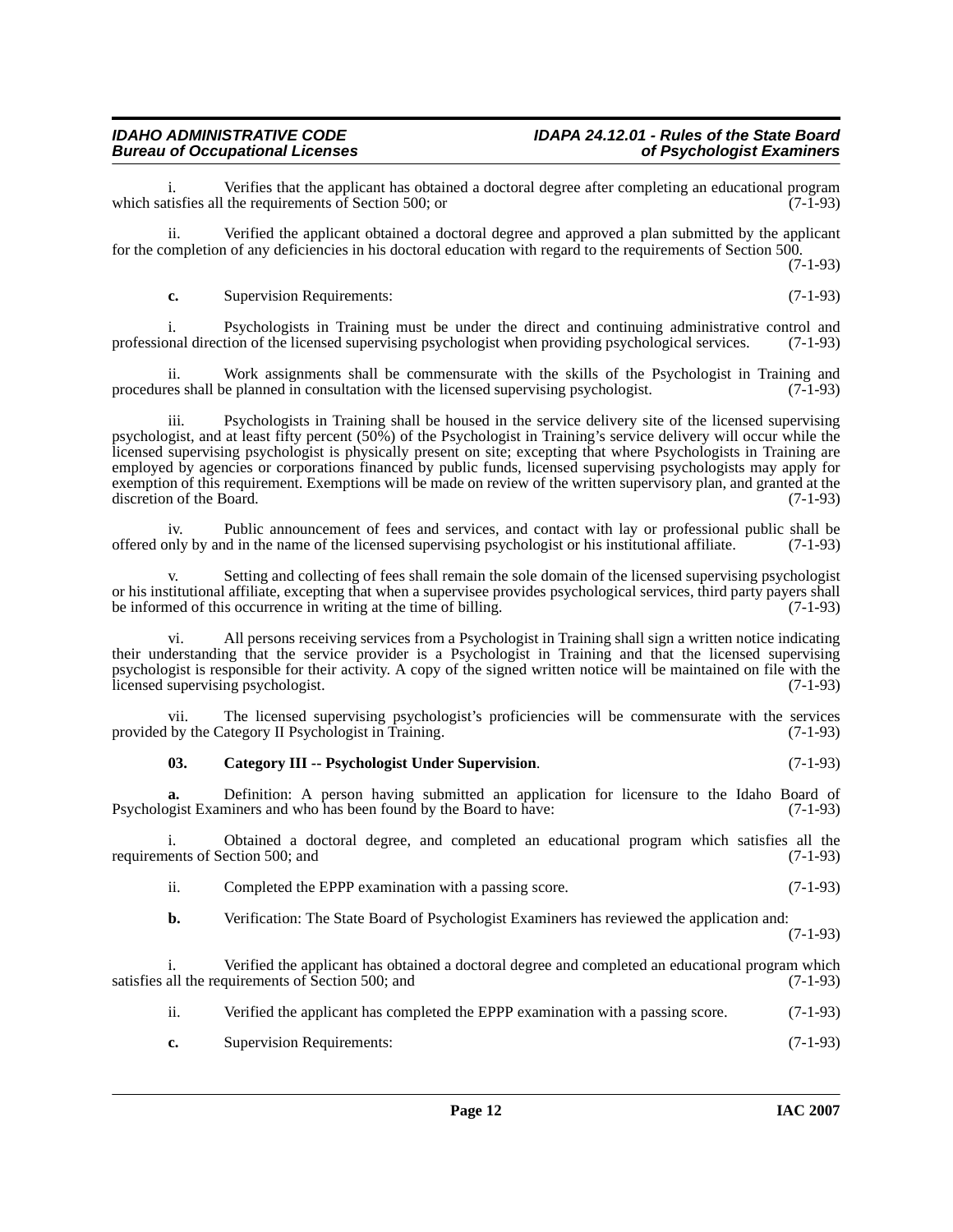# **IDAHO ADMINISTRATIVE CODE IDAPA 24.12.01 - Rules of the State Board**

Psychologists Under Supervision shall be under the continuing professional direction, though not necessarily administrative control, of the licensed supervising psychologist when providing psychological services. (7-1-93)

ii. Work assignments shall be commensurate with the skills of the Psychologist Under Supervision and procedures shall be planned in consultation with the licensed supervising psychologist. (7-1-93)

iii. Public announcement of fees and services, and contact with lay or professional public shall be offered only by and in the name of the supervising licensed psychologist or his institutional affiliate. However, if the Psychologist Under Supervision is employed by either a privately financed agency or corporation or a publicly funded agency or corporation; then public announcement of fees and services with lay or professional public may be offered in the name of those organizations as long as the supervised status of the Psychologist Under Supervision and the name, address and telephone number of the licensed supervising psychologist are made clear to the public.

 $(7-1-93)$ 

iv. Setting and collecting of fees shall remain the sole domain of the licensed supervising psychologist or his institutional affiliate. However, if the Psychologist Under Supervision is employed by either a privately financed agency or corporation or a publicly funded agency or corporation; then the setting and collecting of fees may be offered in the name of those organizations as long as the supervised status of the Psychologist Under Supervision and the name, address and telephone number of the supervising psychologist are made clear to the public; and with the exception that when a supervisee provides psychological services, third party payers shall be informed of this occurrence in writing at the time of billing. (7-1-93) occurrence in writing at the time of billing.

All persons receiving services from a Psychologist Under Supervision shall sign a written notice indicating their understanding that the service provider is a Psychologist Under Supervision and that the licensed supervising psychologist is responsible for their activity. A copy of the signed written notice will be maintained on file with the licensed supervising psychologist. (7-1-93)

vi. The licensed supervising psychologist's proficiencies will be commensurate with the services provided by the Category III Psychologist Under Supervision. (7-1-93)

#### <span id="page-12-0"></span>**601. -- 649. (RESERVED).**

#### <span id="page-12-1"></span>**650. RULEMAKING HISTORY PRIOR TO JULY 1, 1993 (RULE 650).**

Adopted August 15, 1964 Readopted January 10, 1975 Readopted October 30, 1975 Readopted February 23, 1978 Readopted July 1, 1979 Readopted December 5, 1984 Readopted January 17, 1986 Emergency Rule effective June 15, 1987 Amendments and all rules readopted September 4, 1987 Effective September 24, 1987 Amendments and all rules readopted May 25, 1989 Effective June 14, 1989 Amendments and all rules readopted April 20, 1992 effective May 11, 1992 (7-1-93)

#### <span id="page-12-2"></span>**651. -- 999. (RESERVED).**